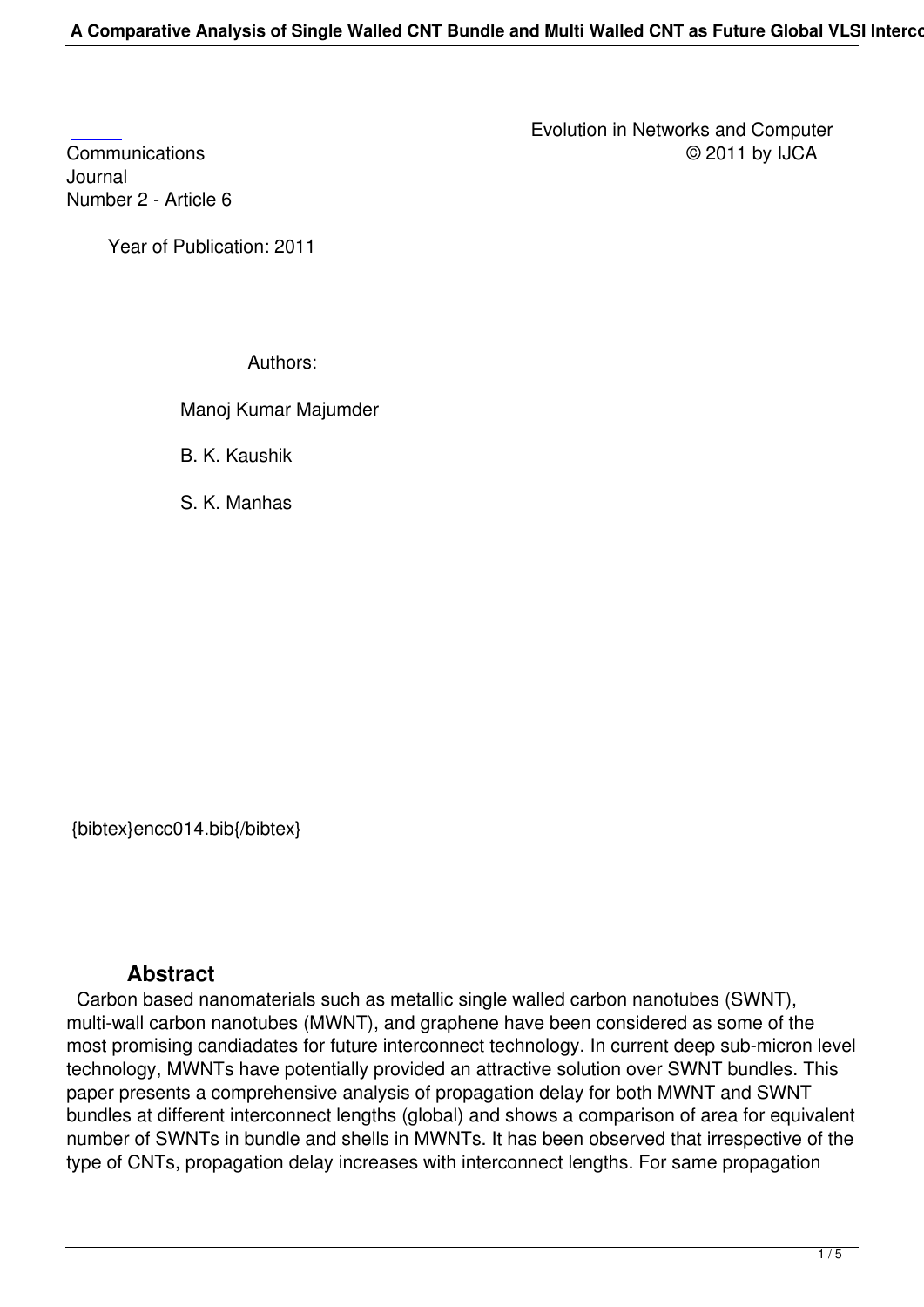delay performance, the area occupied by SWNT bundle is more than the MWNTs for a specified interconnect length.

## **Reference**

1. Goel, A. K. 2007. High-speed VLSI Interconnections. Willey-IEEE Press.

 2. Satio, R., Dresselhaus, G., and Dresselhaus, S. 1998. Physical Properties of Carbon Nanotubes. Imperial College Press. London, U. K.

 3. Li, H., Xu, C., Srivastava, N., and Banerjee, K. 2009. Carbon Nanomaterials for Next-Generation Interconnects and Passives: Physics, Status and Prospects. IEEE Trans. Electron Devices. Res. 56, No. 9 (Sep. 2009), 1799-1821.

4. Javey, A. and Kong, J. 2009. Carbon Nanotube Electronics. Springer.

 5. Wei, B. Q., Vajtai, R. and Ajayan, P. M. 2001. Reliability and current carrying capacity of carbon nanotubes. Appl. Phys. Lett., Res. 79, No. 8 (2001), 1172-1174.

 6. Collins, P. G., Hersam, M., Arnold, M., Martel, R. and Avouris, P. 2001. Current saturation and electrical breakdown in multiwalled carbon nanotubes. Phys. Rev. Lett., Res. 86, No. 14 (2001), 3128–3131.

 7. Berber, S., Kwon, Y. –K. and Tomanek, D. 2000. Unusually high thermal conductivity of carbon nanotubes. Phys. Rev. Lett., Res. 84, No. 20 (2000), 4613–4616.

 8. Avorious, P., Chen, Z. and Perebeions, V. 2007. Carbon-based electronics. Nat. Nanotechnology. Res. 2, No. 10 (Oct. 2007), 605-613.

 9. Tsukagoshi, K., Alphenaar, B. W. and Ago, H. 1999. Coherent transport of electron spin in a ferromagnetically contacted carbon nanotube. Nature. Res. 401, No. 6753 (Oct. 1999), 572-574.

 10. Misewich, J. A., Martel, R., Avouris, P., Tsang, J. C., Heinze, S. and Tersoff, J. 2003. Electrically induced optical emission from a carbon nanotube FET. Science. Res. 300, No. 5620 (May 2003), 783–786.

 11. Wang, N., Tang, Z. K., Li, G. D. and Chen, J. S. 2000. Materials science: Single-walled 4 Å carbon nanotube arrays. Nature. Res. 408, No. 6808 (Nov. 2000), 50–51.

 12. Yu, M. F., Lourie, O., Dyer, M. J., Moloni, K., Kelly, T. F. and Ruoff, R. S. 2000. Strength and breaking mechanism of multiwalled carbon nanotubes under tensile load. Science. Res. 287, No. 5453 (Jan. 2000), 637–640.

 13. Lu, F., Gu, L., Meziani, M. J., Wang, X., Luo, P. G., Veca, L. M., Cao, L. and Sun, Y. P. 2009. Advances in bioapplications of carbon nanotubes. J. Adv. Mater. Res. 21, No. 2 (2009), 139 –152.

 14. Du, C., Yeh, J. and Pan, N. 2005. High power density supercapacitors using locally aligned carbon nanotube electrodes. J. Nanotechnology. Res. 16, No. 4 (Feb. 2005), 350–353.

 15. Wei, P., Bao, W., Pu, Y., Lau, C. N. and Shi, J. 2009. Anomalous thermoelectric transport of Dirac particles in graphene. Phys. Rev. Letter. Res. 102, No. 16 (Apr. 2009), 166 808.

 16. Ago, H., Petritsch, K., Shaffer, M. S. P., Windle, A. H. and Friend R. H. 1999. Composites of carbon nanotubes and conjugated polymers for photovoltaic devices. J. Adv. Matter. Res. 11, No. 15 (1999), 1281–1285.

17. Choi, W. B., Chung, D. S., Kang, J. H., Kim, H. Y., Jin, Y. W., Han, I. T., Lee, Y. H.,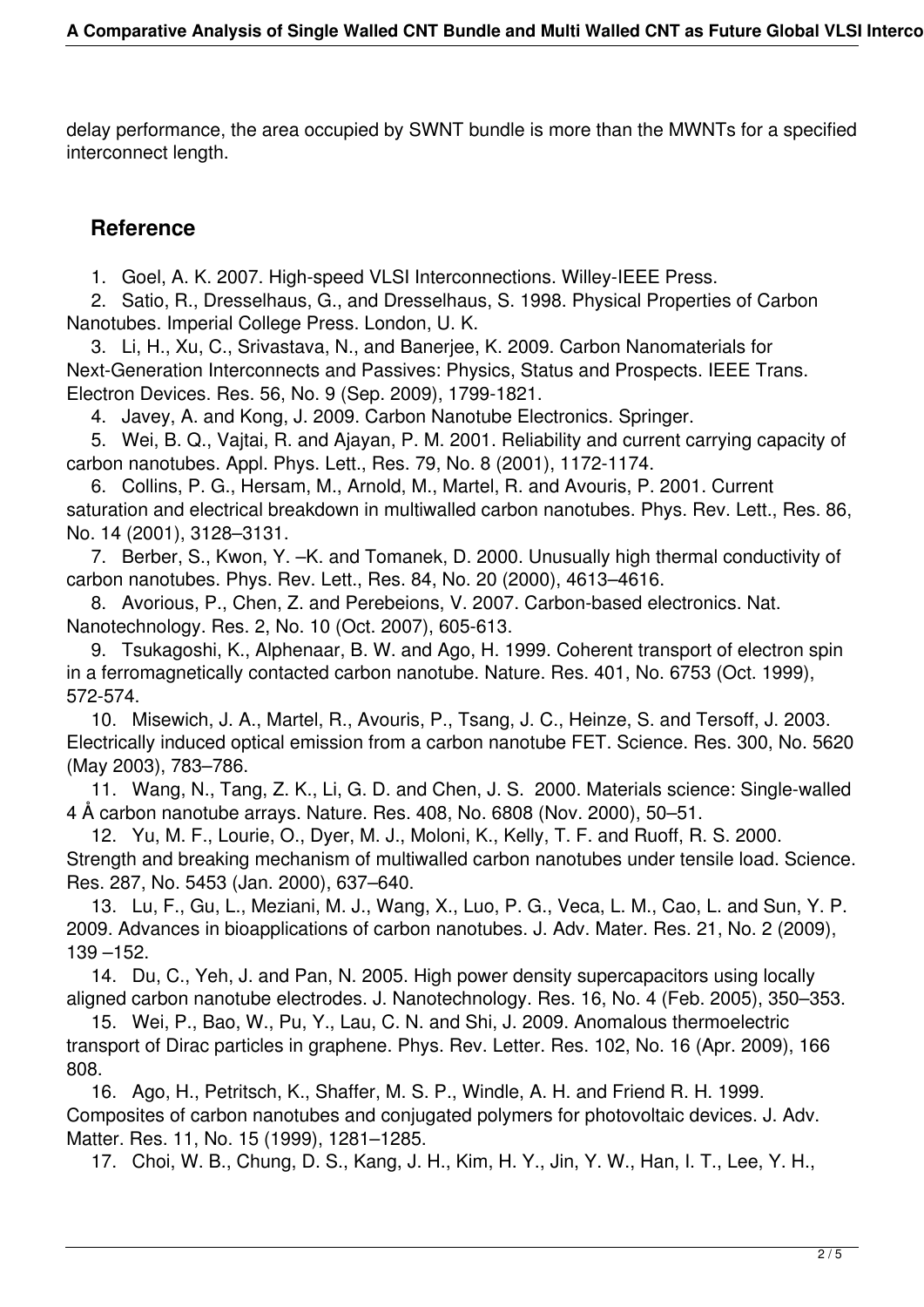Jung, J. E., Lee, N. S., Park, G. S. and Kim, J. M. 1999. Fully sealed, high-brightness carbon-nanotube field-emission display. Appl. Phys. Letter, Res. 75, No. 20 (Nov. 1999), 3129–3131.

 18. Collins, P. G., Arnold, M. S. and Avouris P. 2001. Engineering carbon nanotubes and nanotube circuits using electrical breakdown. Science. Res. 292, No. 5517 (Apr. 2001), 706–709.

 19. Dadgour, H., Cassell, A. M. and Banerjee, K. 2008. Scaling and variability analysis of CNT-based NEMS devices and circuits with implications for process design. In Proceedings of the IEEE International Electron Devices Meeting, 529-53.

20. Hyperion Catalysis.

21. Online. Available: http://www.fibrils.com.

 22. Kreupl, F., Graham, A. P., Duesberg, G. S., Steinhogl, W., Liebau, M., Unger, E. and Honlein, W. 2002. Carbon nanotubes in interconnect applications. J. Microelectronics Engg. Res. 64, No. 1–4 (Oct. 2002), 399–408.

 23. Li, J., Ye, Q., Cassell, A., Ng, H. T., Stevens, R., Han, J. and Meyyappan, M. 2003. Bottom-up approach for carbon nanotube interconnects. Appl. Phys. Letter. Res. 82, No. 15 (Apr. 2003), 2491–2493.

 24. Li, H. and Banerjee, K. 2008. High-frequency effects in carbon nanotube interconnects and implications for on-chip inductor design. In Proceedings of the IEEE International Electron Devices Meeting, 525–528.

 25. McEuen, L., Fuhrer, M. S. and Park, H. 2002. Single-walled Carbon Nanotube Electronics. IEEE Trans. Nanotechnology. Res. 1, No. 1 (Mar. 2002), 78-85.

 26. Srivastava, N. and Banerjee, K. 2005. Performance Analysis of Carbon Nanotube Interconnects for VLSI Applications. In Proceedings of the IEEE/ACM International Conference on Computer-aided design.

 27. Xu, Y. and Srivastava, A. 2009. A Model of Multi-Walled Carbon Nanotube Interconnects. In Proceedings of the 52nd IEEE International Midwest Symposium on Circuits and Systems.

 28. Srivastava, A., Xu, Y. and Sharma, A. K. 2010. Carbon nanotubes for next generation very large scale integration interconnects. J. Nanophotonics. Res. 4, No. 041690 (May 2010), 1-26.

 29. Xu, Y. and Srivastava, A. 2009. A model for carbon nanotube interconnects. Int. J. Circuit Theory Appl. Res. 38 (Mar. 2009), 559-575.

 30. Burke, P. J. 2002. Lüttinger Liquid Theory as a Model of the Gigahertz Electrical Properties of Carbon Nanotubes. IEEE Trans. Nanotechnology. Res. 1, No. 3 (Sep. 2002), 129-144.

 31. Miano, G. and Villone, F. 2006. An integral formulation for the electrodynamics of metallic carbon nanotubes based on a fluid model. IEEE Trans. Antennas and Propagations. Res. 54, No. 10 (2006), 2713-2724.

 32. Nihei, M., Kondo, D., Kawabata, A., Sato, S., Shioya, H., Sakaue, M., Iwai, T., Ohfuti, M. and Awano, Y. 2005. Low-resistance multi-walled carbon nanotube vias with parallel channel conduction of inner shells. In Proceedings of the IEEE International Tech. Conference, 234-236.

 33. Li, H. J., Lu, W. G., Li, J. J., Bai, X. D. and Gu, C. Z. 2005. Multichannel ballistic transport in multiwall carbon nanotubes. Phys. Rev. Lett. Res. 95, No. 8 (Aug. 2005).

34. Yan, Q., Wu, J., Zhou, G., Duan, W. and Gu, B. –L. 2005. Ab initio study of transport